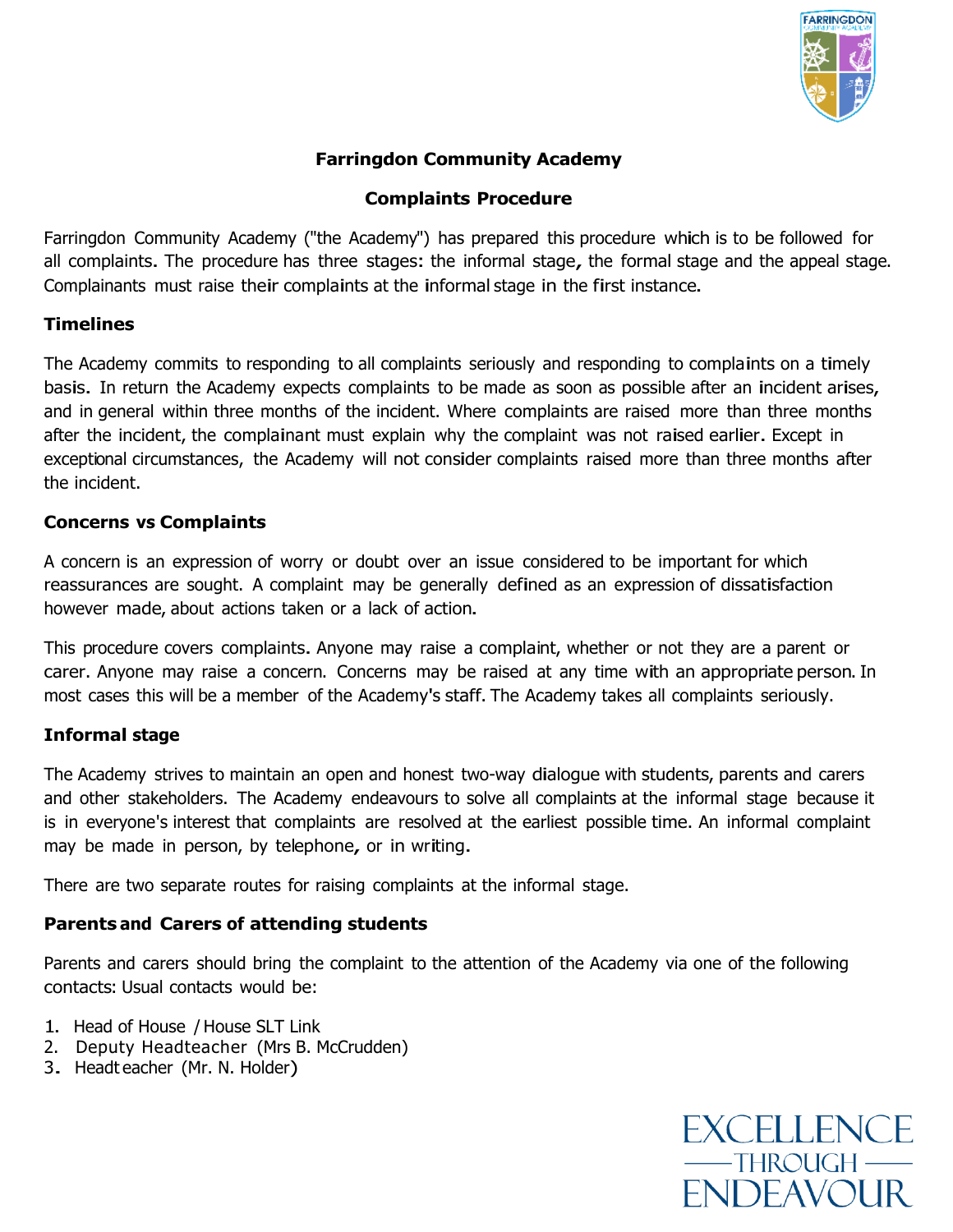The Academy will respond to complaints within <sup>2</sup> working days. Some complaints may require further time to investigate. In this instance the Academy will provide an update within 2 working days and provide a deadline for providing <sup>a</sup> full response. The timescale will be realistic and reasonable. If there is <sup>a</sup> delay in providing <sup>a</sup> full response, the complainant will be provided with details of the new deadline and explanation for the delay.

Should the matter have been initially raised with either Head of House/House SLT Link or the Deputy Headteacher it could be further raised at <sup>a</sup> second informal stage with the Headteacher.

Where the complaint is against the Headteacher, the complaint must be raised with the Chair of the Governors at the following address: -

Mrs G Hossack Chair of Governors C/o: Governor Support Officer Education Services Together for Children Room 1.62 Civic Centre, Burdon Road Sunderland SR2 7DN

Where the complaint is against the Chair of Governors or any individual governor, the complaint should be made by writing to the Clerk to the Governing Board at the following address:-

Mr. William Harrison Governor Support Officer Bunny Hill Primary Care Centre, Hylton Lane, Sunderland, SR5 4BW.

### **Complainants not parents of attending students**

Complainants who are not parents or carers of attending students should contact the Academy directly on 0191 917 1500 or email [enquiries@farringdonca.net](mailto:enquiries@farringdonca.net) to raise their complaint. The Academy guarantees to respond to complaints within 2 working days. Some complaints may require further time to investigate. In this instance the Academy will provide an update within <sup>2</sup> working days and provide <sup>a</sup> deadline for providing <sup>a</sup> full response. The timescale will be realistic and reasonable. If there is <sup>a</sup> delay in providing <sup>a</sup> full response, the complainant will be provided with details of the new deadline and explanation for the delay.

The responder is likely to be one of the 2 posts above a Head of House/House SLT, the Deputy Headteacher or the Headt eacher. The procedure would follow therefore as above.

Where the complaint is against the Headteacher, the complaint must be raised with the Chair of the Governors at the following address: -

Mrs G Hossack

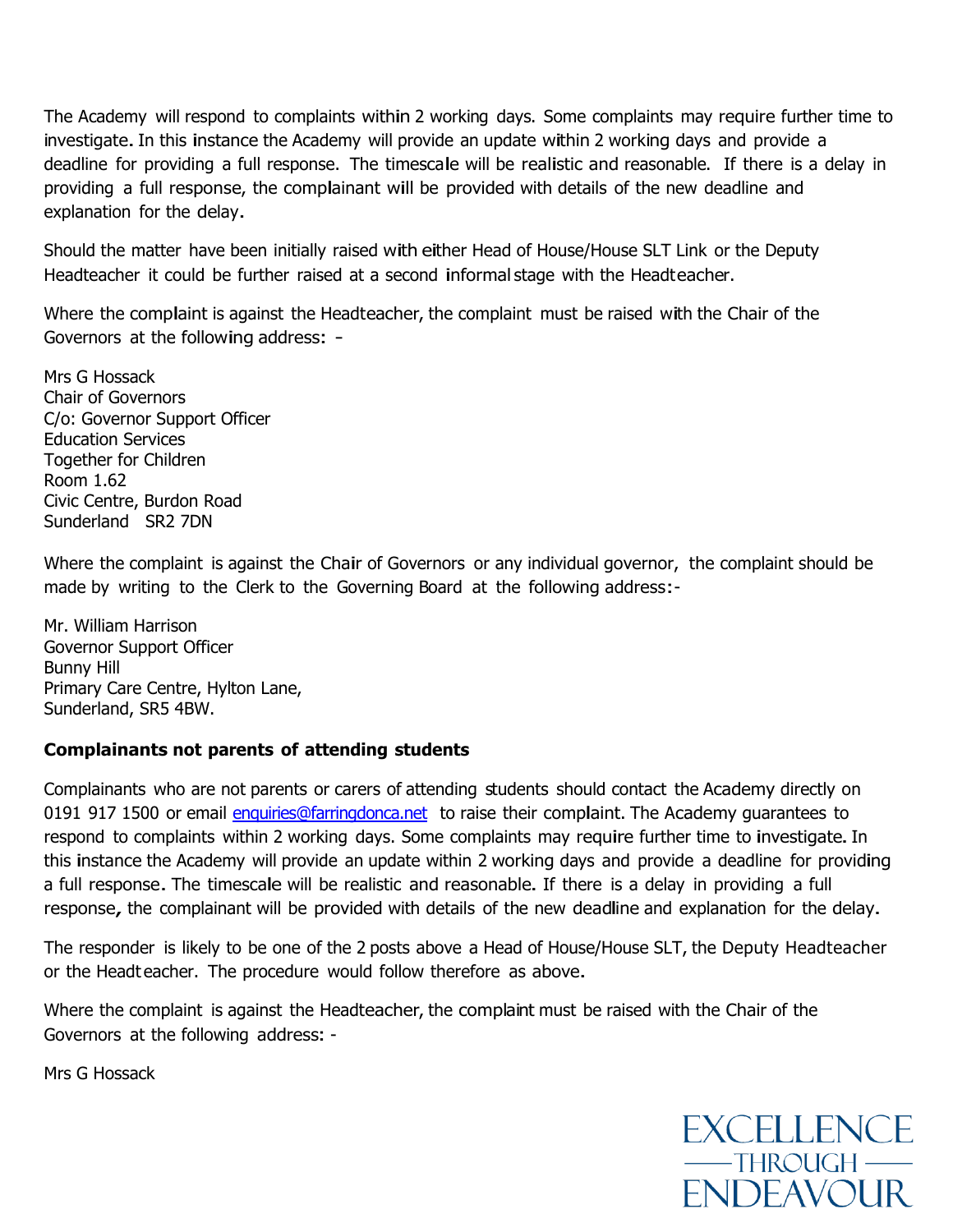Chair of Governors C/o: Governor Support Officer Bunny Hill Primary Care Centre, Hylton Lane, Sunderland, SR5 4BW.

Where the complaint is against the Chair of Governors or any individual governor, the complaint should be made by writing to the Clerk to the Governing Board at the following address:-

Mr. William Harrison Governor Support Officer Bunny Hill Primary Care Centre, Hylton Lane, Sunderland, SR5 4BW.

#### **Formal stage**

Complaints may only be raised at the formal stage if the complaint has been raised at the informal stage, <sup>a</sup> full response has been provided and the complainant is not satisfied. If a complaint is raised at the formal stage before the informal stage has been completed, the complainant will be directed to complete the informal stage first.

Following the informal stage <sup>a</sup> complainant must assess whether the complaint has been handled satisfactorily. Should the complainant wish to take the complaint to the formal stage the following procedure should be followed:

1. Complete the Academy's Complaints Procedure Form, this can be obtained from Farringdon Community Academy, 0191 917 1500 ext. 206 or via the website: [www.farringdonschool.co.uk](http://www.farringdonschool.co.uk/) If the complainant is unable to complete the Complaints Procedure Form due to disability or learning difficulties, they should contact the Academy at the address above and an appropriate alternative method of recording the complaint will be determined depending on the individual circumstances of the complainant.

2. Send the form to the Chair of Governors, Mrs G. Hossack, using the address on the form or email [William.harrison@togetherforchildren.org.uk](mailto:William.harrison@togetherforchildren.org.uk)

The complaint will be heard by the Complaints Committee. The Headteacher or the Chair of Governors, depending on who carried out the initial investigation, will attend the hearing to present a report and answer any questions the Complaints Committee may have. The complainant will also be invited to the hearing to explain why the initial response is not satisfactory. The complainant may be accompanied by a friend for support.

The committee does not formally investigate the complaint but will decide if procedures have been followed and if the outcome made by the Headteacher or Chair of Governor is correct or not.

No new evidence can be presented by the complainant at the hearing.

**EXCELLENCE**  $-$ THROUGH $-$ **ENDEAVOUR**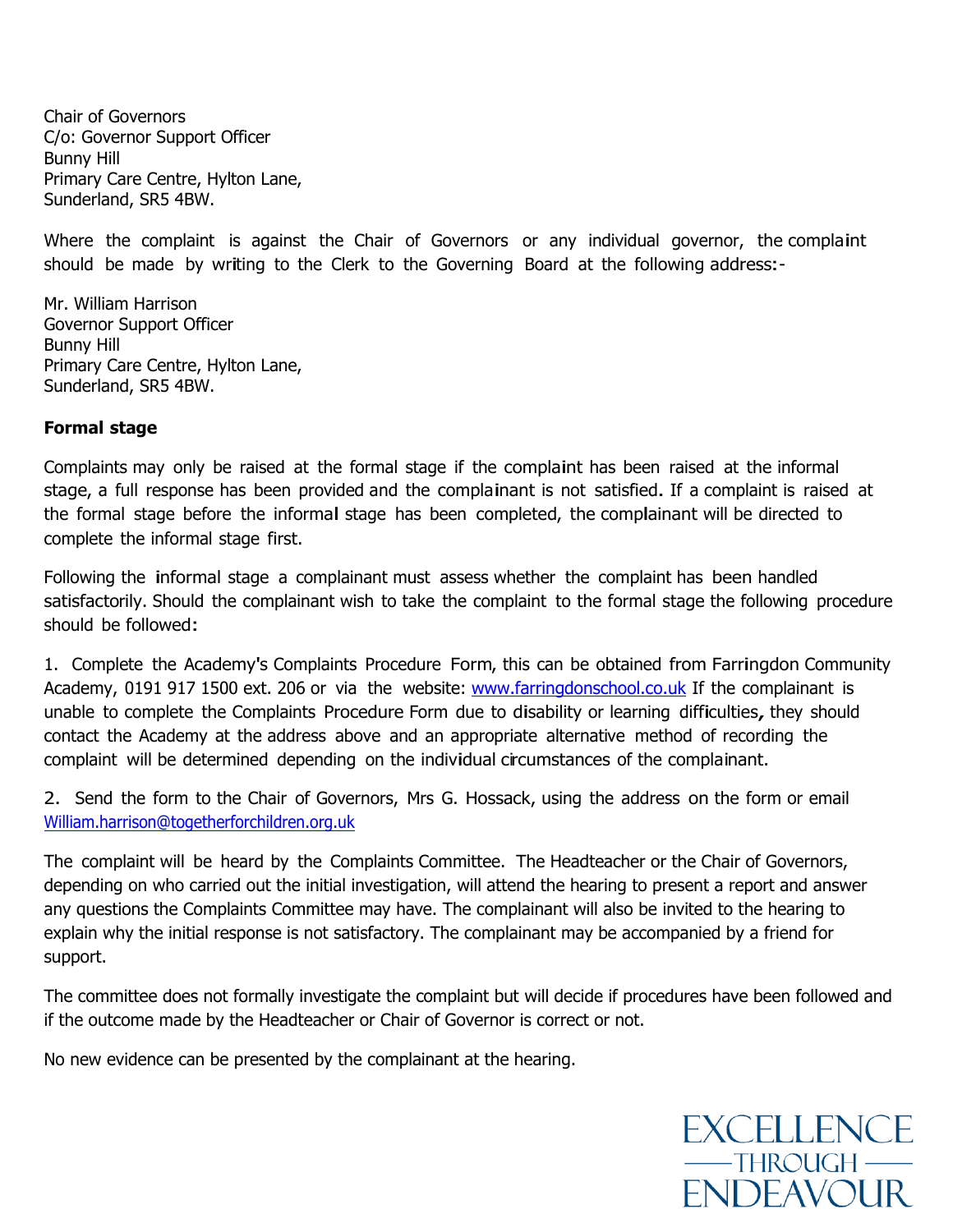A written response will be provided within 10 working days of receipt of the complaint. If there is a delay in providing a full response, the complainant will be provided with details of the new deadline and explanation for the delay. An outcome response will outline whether the complaint has been dismissed or upheld and any findings or recommendations made as a result to help resolve the complaint.

A written record of all complaints will be kept confidentially and securely in line with the academy's data protection retention schedule and/or related legislation. All correspondence, statements and records will be held confidentially but shown to HMI, if requested, during inspection.

## **Panel Hearing: Appeal stage**

Complaints may only be raised at the appeal stage if the complaint has been raised at the informal stage and formal stages, full responses have been provided and the complainant is still not satisfied. If a complaint is raised at the appeal stage before the informal and formal stages have been completed, the complainant will be directed to complete the informal and formal stages first.

Should the formal stage fail to satisfy the complainant there is an appeal stage where the complaint will be reviewed by a panel consisting of the Board of Directors of the Multi- Academy Trust and an independent member (someone not connected to the Academy in any way but appointed by Directors). The independent member will be appointed by the Directors of the Multi-Academy Trust and may be from another local school, a representative from Sunderland City Council, or any other party with relevant skills and experience to listen to and resolve the complaint. A complainant will be notified as to the date of the hearing this will be at least 1 week notice.

A written response will be provided within 10 working days of the Panel Hearing. If there is a delay in providing a full response, the complainant will be provided with an explanation for the delay. The outcome of the response will outline whether the complaint has been dismissed or upheld and any findings or recommendations made as a result to help resolve the complaint.

A written record of all appeals and outcomes to complaints will be kept confidentially and securely in line with the academy's data protection retention schedule and/or related legislation. All correspondence, statements and records will be held confidentially but shown to HMI, if requested, during inspection.

To raise <sup>a</sup> complaint at the appeal stage, the complainant should contact the Clerk to the Board of Directors of the Multi-Academy Trust: -

Mr. William Harrison Governor Support Officer Bunny Hill Primary Care Centre, Hylton Lane, Sunderland, SR5 4BW.

> **EXCELLENCE**  $-$ THROUGH $-$ **ENDEAVOUR**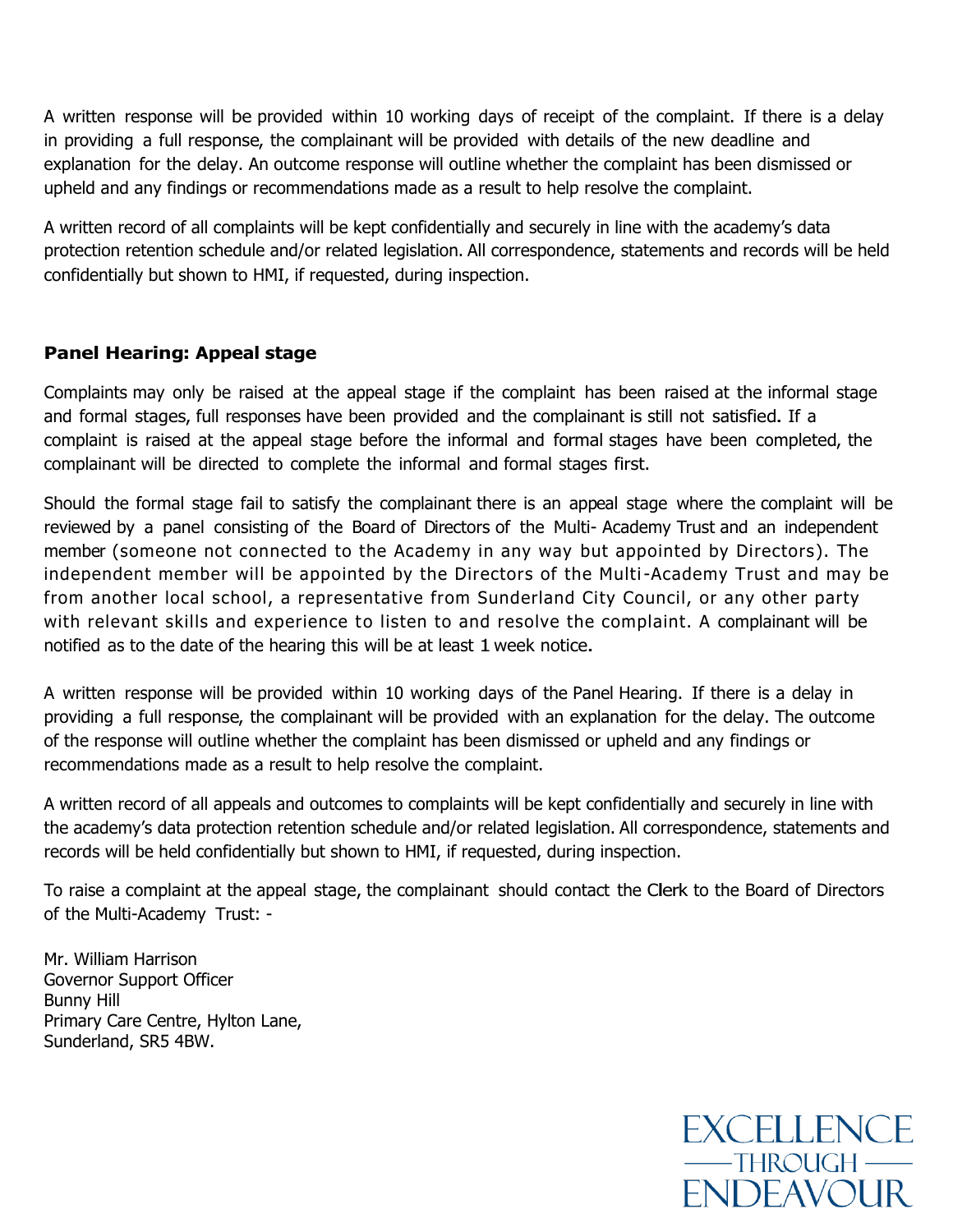## **Education and Skills Funding Agency**

Should a complainant be unhappy about an outcome from the Board of Directors, the Local Authority is not in a position to offer an independent review. Should the complainant wish to take their complaint further they will need to write to the Education and Skills Funding Agency.

The decision of the Directors is final but under Section 496/497 of the Education Act 1996; complainants have the right of appeal to the Education and Skills Funding Agency on the grounds that:

- A Governing Board is acting or proposing to act unreasonably; or
- The Governing Board has failed to discharge its duties under the Act.

The Education and Skills Funding Agency would not take action until the academy procedures have been completed. For more information or to refer a complaint, see the following webpage:

<https://www.gov.uk/complain-about-school/state-schools>

## **Complaints not Covered by this Procedure**

For the avoidance of doubt certain types of complaint are not covered by this procedure. These include:

- •Admissions to the Academy
- •Statutory Assessments of Special Educational Needs (SEN)
- •School re-organisation proposals
- •Matters likely to require <sup>a</sup> Child Protection Investigation
- •Exclusion of children from school
- •Whistleblowing
- •Staff grievances and disciplinary procedures
- •Complaints about services provided by other providers who may use the Academy's premises or facilities

### **Vexatious Complaints**

If properly followed, a good complaints procedure will limit the number of complaints that become protracted. However, there will be occasions when, despite all stages of the procedures having been followed, the complainant remains dissatisfied. If the complainant tries to reopen the same issue, the Chair of the Governing Board will inform them in writing that the procedure has been exhausted and that the matter is now closed.

### **Dealing with Unreasonable Complaints**

The Academy is committed to dealing with all complaints fairly and impartially, and to providing a high quality service to those who complain. We will not normally limit the contact complainants have with the Academy. However, we do not expect our staff to tolerate unacceptable behaviour and will take action to protect staff